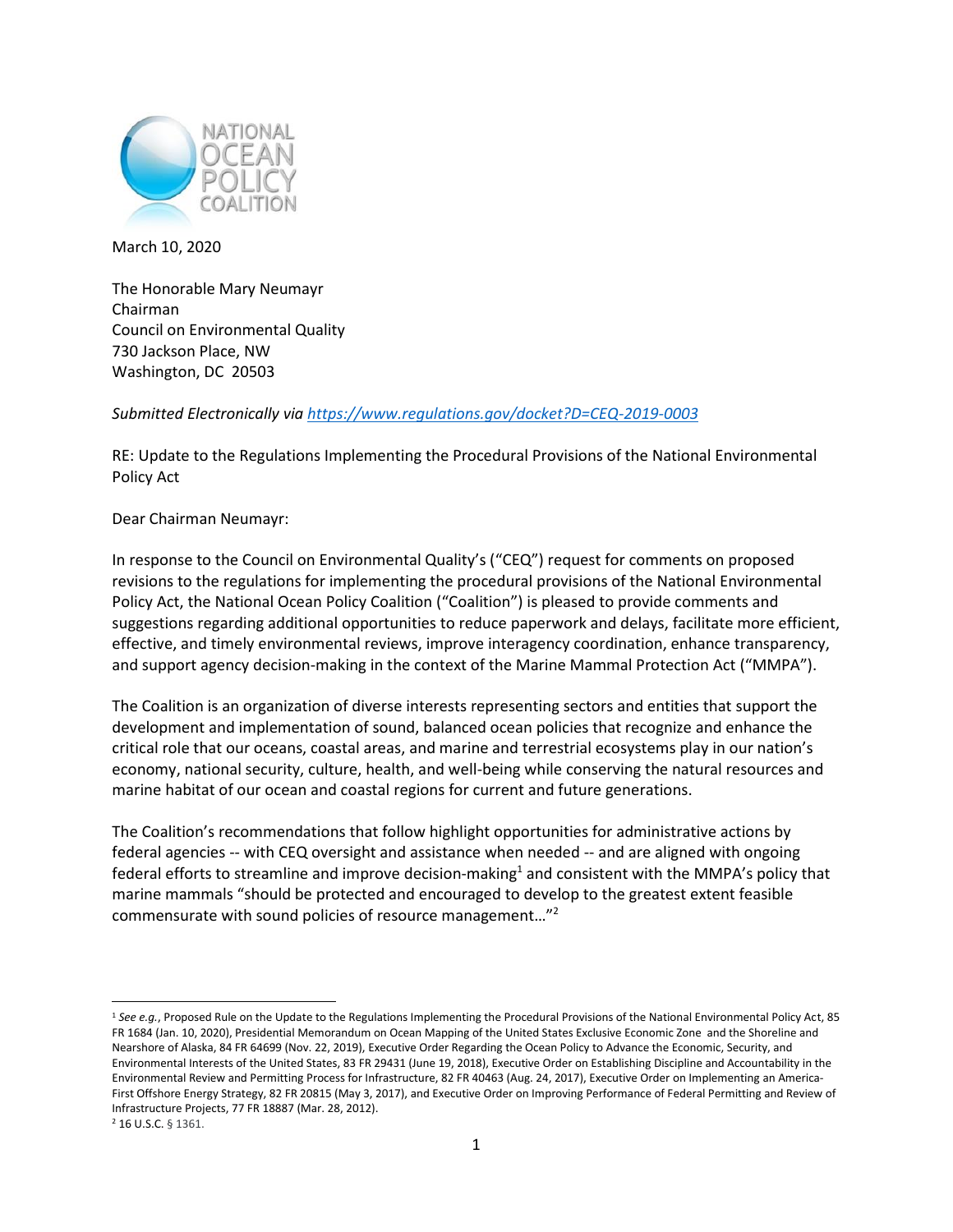## *Streamlining MMPA Application and Review Processes*

Under current practice, entities seeking to obtain MMPA authorizations oftentimes must submit multiple applications to various federal agencies when the proposed underlying activity spans the jurisdiction of multiple entities. In the case of 5-year Incidental Take Regulations, authorization holders must again initiate and navigate the same application and review process when seeking a renewal, even when the underlying activity has not substantially changed.

In such instances, existing protocols require entities seeking to engage in commercial or academic research activities that require MMPA authorizations to expend additional time and resources that could otherwise be allocated toward productive uses that support the Blue Economy and greater understanding of the ocean. *To help alleviate these unnecessary burdens, the Coalition recommends that the MMPA application and renewal process be reformed by*:

- Allowing applicants to submit a common application to multiple federal agencies including the National Marine Fisheries Service ("NMFS") when seeking an authorization for MMPA-regulated activities that also require approvals under a separate regulatory authority; and
- Developing and implementing a simple, straightforward process for renewing 5-year Incidental Take Regulations for activities that are not substantially changing.

As to MMPA application reviews, the process has often been mired in lengthy delays, not consistently applied to user groups conducting similar survey types, and presented questions about whether the purposes of the MMPA and its "best scientific evidence available" standard are being adhered to throughout the course of decision-making. *To ensure that requests for MMPA authorizations are being processed in a timely and scientifically-sound manner that is consistent with the MMPA and existing federal policy, the Coalition recommends that the review process be reformed by*:

- Establishing an efficient, consistent, and predictable framework for NMFS and other relevant agencies to ensure that MMPA application reviews proceed in a timely manner, are grounded in sound scientific reasoning, consistently applied across survey types, feature the intra/intergovernmental coordination necessary to support an efficient process, and afford applicants the certainty needed to plan and conduct their operations;
- Setting specific, matching timelines for decisions involving multiple agencies for all activities (e.g. MMPA authorizations at NMFS and related permits at the Bureau of Ocean Energy Management ("BOEM"));
- Developing criteria for categorical "no take" determination for certain clearly delineated activities;
- Clarifying that there is no overriding policy in the MMPA that requires implementing agencies to err on the side of conservation when making MMPA decisions based upon uncertain or incomplete data, that the best available science standard should be implemented in a manner that avoids overzealous regulation and unintentional economic impacts, and that decisions be based on most likely, not worst-case, outcomes; and
- Providing CEQ oversight of any interagency working groups established to foster improved and timely coordination between agencies.

Lastly, ongoing MMPA proceedings such as the issuance of Incidental Take Regulations Governing Geophysical Surveys on the Outer Continental Shelf of the Gulf of Mexico and the related Biological Opinion and BOEM environmental review should be completed in a manner that will ensure use and